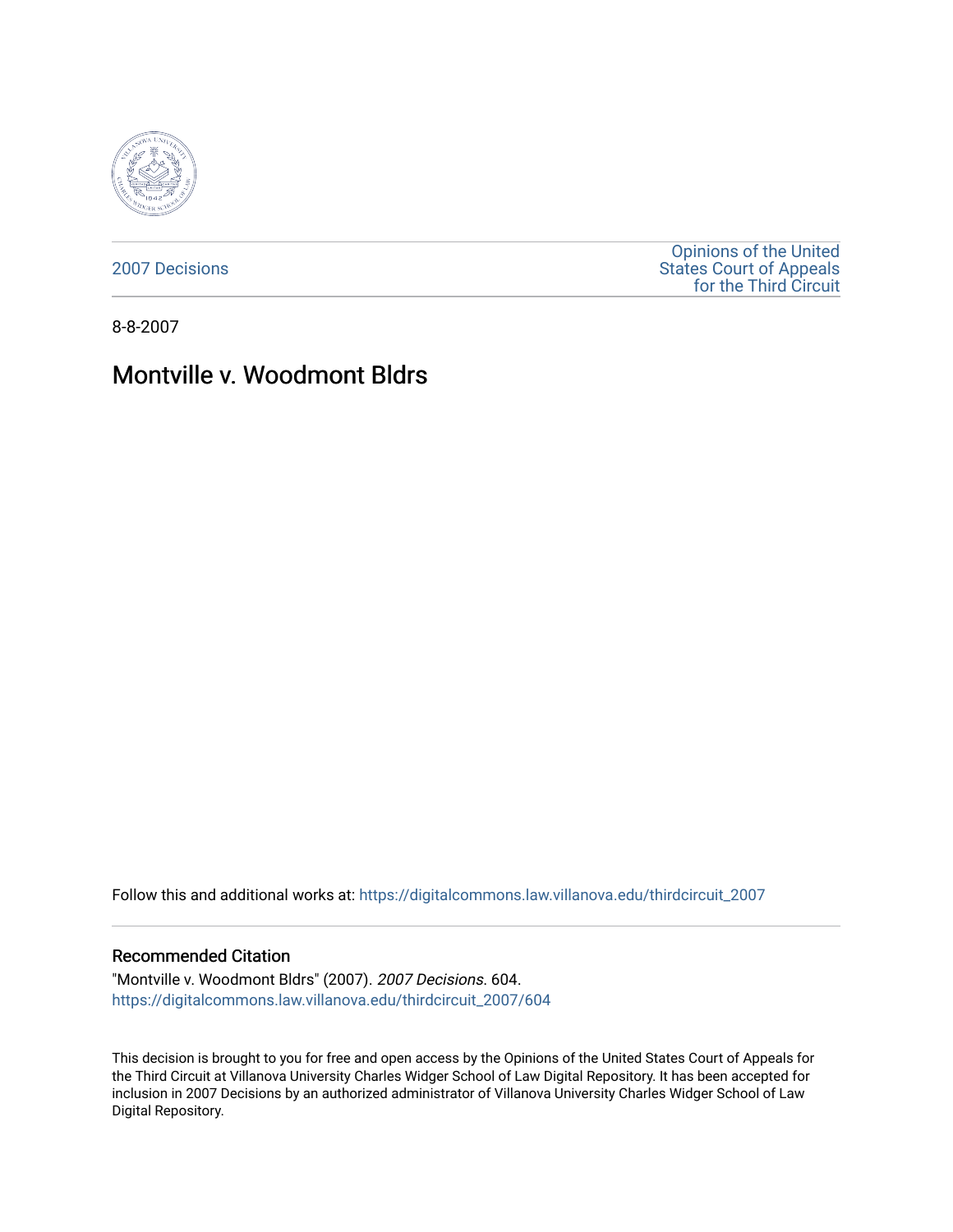## NOT PRECEDENTIAL

# UNITED STATES COURT OF APPEALS FOR THE THIRD CIRCUIT

No. 05-4888

MONTVILLE TOWNSHIP, Appellant

v.

WOODMONT BUILDERS, LLC; DAVID MANDELBAUM; NATHAN MANDELBAUM; RONALD G. TARGAN; RICHARD W. KORALEK; POST, BUCKLEY, SCHUH & JERNIGAN, INC.

On Appeal from the United States District Court for the District of New Jersey D.C. Civil Action No. 03-cv-2680 (Honorable Dickinson R. Debevoise)

Submitted Pursuant to Third Circuit LAR 34.1(a) April 23, 2007

Before: SCIRICA, *Chief Judge*, FUENTES and ALARCÓN<sup>\*</sup>, *Circuit Judges*.

(Filed August 8, 2007 )

OPINION OF THE COURT

The Honorable Arthur L. Alarcón, United States Circuit Judge for the Ninth Judicial \* Circuit, sitting by designation.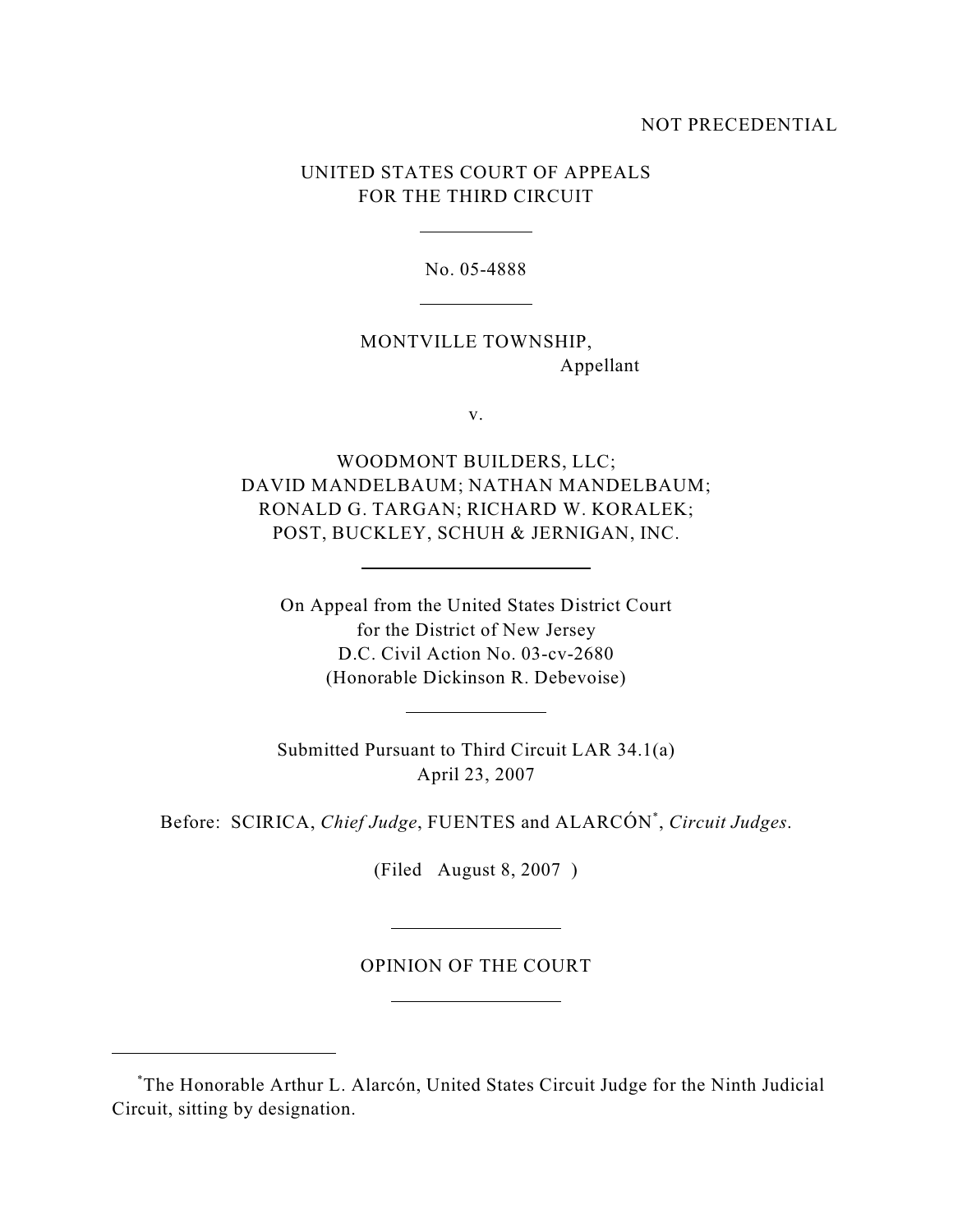## SCIRICA, *Chief Judge*.

This appeal arises from an action brought by Montville Township against Woodmont Builders, LLC, and several former owners ("the Mandelbaum Defendants") $<sup>1</sup>$ </sup> of a contaminated tract of land ("the Property") in Montville Township, N.J. The Township sought to recover a share of the tract's clean-up costs under the Comprehensive Environmental Response, Compensation, and Liability Act of 1980, 42 U.S.C. §§ 9601–9675 (CERCLA), as modified by the Superfund Amendments and Reauthorization Act of 1986, Pub. L. No. 99-499, 100 Stat. 1613. The Township filed suit under CERCLA § 107(a) (as well as other statutory and common law provisions), but the District Court dismissed its claim. The Supreme Court's recent intervening decision in *United States v. Atlantic Research Corp.*, 127 S. Ct. 2331 (2007), directly controls the issue. On this basis, we will reverse in part, affirm in part, vacate in part, and remand for proceedings consistent with that decision and this opinion.

I.

The Property is a 130-acre tract of land that was previously used for agricultural purposes. In July 1999, the Township purchased a 100-acre parcel of the Property from

<sup>&</sup>lt;sup>1</sup>The former owners include David Mandelbaum and Nathan Mandelbaum, along with Ronald G. Targan, Leslie J. Koralek, and Richard W. Koralek, co-trustees under the Anita S. Koralek Living Trust. Montville also brought suit against the environmental engineering firm Post, Buckley, Schuh & Jernigan, Inc., which informed this Court by letter dated March 23, 2006, that it is not a party to this appeal (a point the Township does not appear to have contested).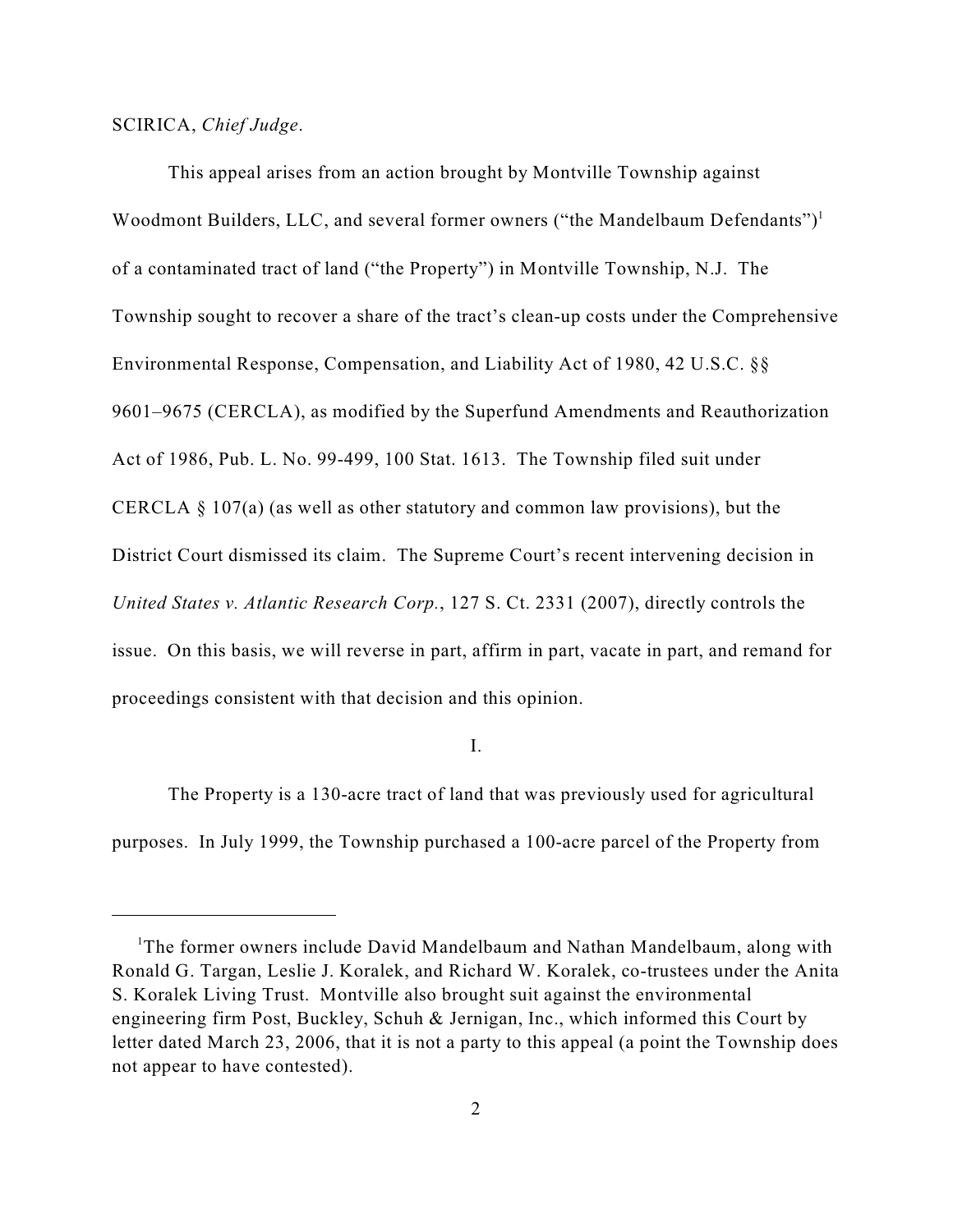the Mandelbaum Defendants to use as open space. Woodmont contracted to develop the remaining thirty acres, obtained permission to subdivide the land for residential use, and agreed to remove debris from the Property before the transaction's closing. In April 1998, the environmental engineering firm Post, Buckley, Schuh & Jernigan, Inc. ("PBS&J") had issued a report to the Township after conducting an environmental assessment of the Property. PBS&J's report identified areas of concern on the Property, including above-ground storage containers and debris, and noted that, "[w]hile none of the observed debris was considered hazardous, additional material in lower layers could be classified as such. No sampling is recommended for this area at this time; however, when the debris is removed, the lower layers should be carefully examined." Prior to the closing, the Township was told the debris had been removed from the property, but did not take steps to investigate possible contamination in the lower levels. After the closing, the Township discovered the debris had actually not been removed, and later also discovered the soil was contaminated. The Township then conducted a voluntary cleanup of the Property under the oversight of the New Jersey Department of Environmental Protection.

The Township brought suit under CERCLA §§ 107(a) and 113(f), and also asserted various state and common law claims in its fourteen-count complaint (filed on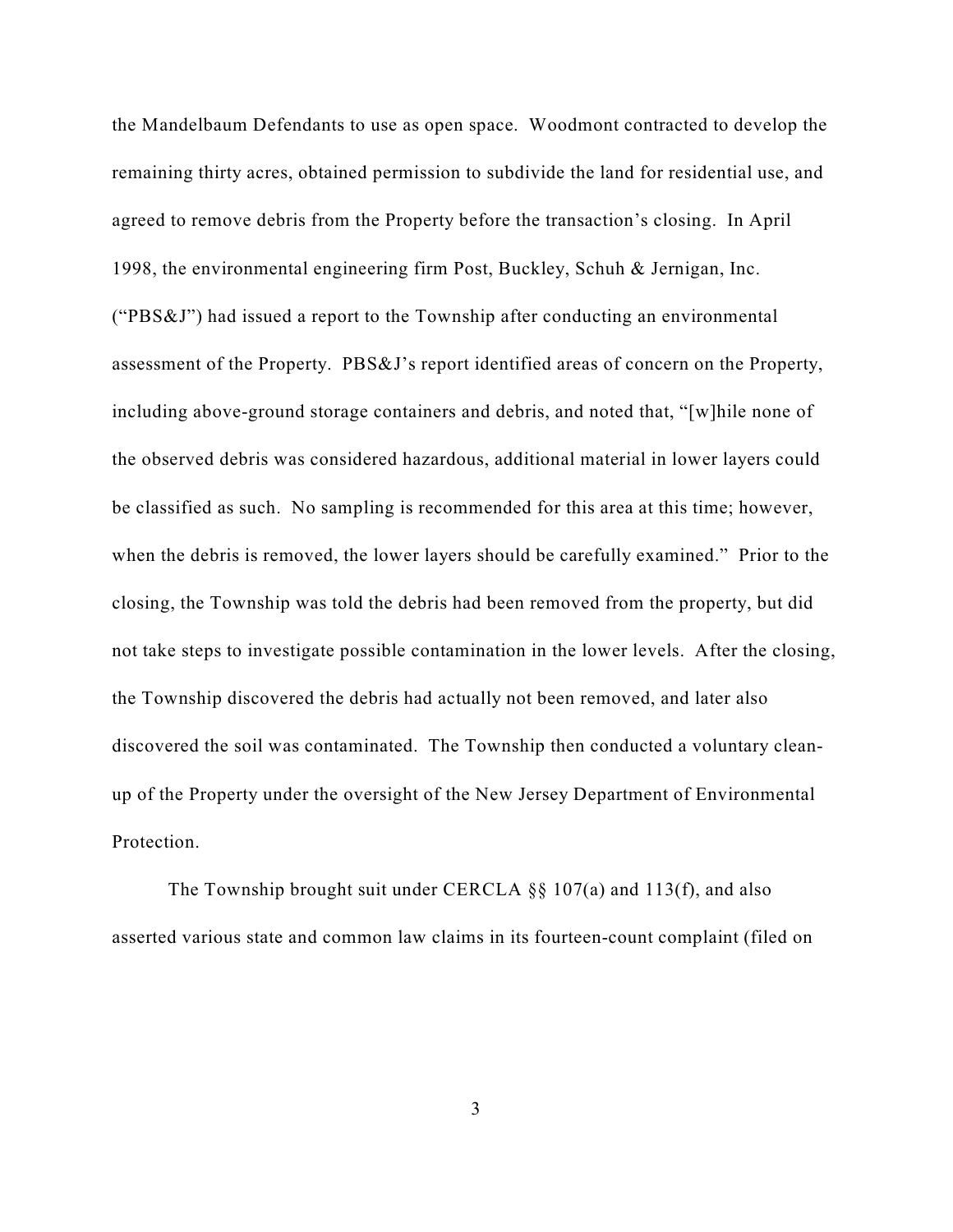June 5, 2003), seeking to recover the costs of its clean-up.<sup>2</sup> Both the Mandelbaum Defendants and PBS&J moved to dismiss the Township's claims against them. On September 14, 2004, the District Court partially granted the Mandelbaum Defendants' motion, dismissing (among other claims) the CERCLA § 107(a) action because Montville Township, as a "potentially responsible party" ("PRP")<sup>3</sup> that had not asserted an "innocent owner" defense, could not sue under that provision. *Montville Twp. v. Woodmont Builders, LLC, No.* 03-2680 (D.N.J. Sept. 14, 2004).<sup>4</sup> Woodmont later moved for summary judgment or judgment on the pleadings on all claims against it, while the Mandelbaum Defendants moved for summary judgment on the three claims remaining against them. On August 17, 2005, the District Court granted summary judgment in favor of the Mandelbaum Defendants and Woodmont, as well as judgment on the pleadings in

<sup>4</sup>The District Court dismissed nine of the twelve counts against the Mandelbaum Defendants, leaving only: a claim under CERCLA  $\S$  113(f); a claim for a declaratory judgment under CERCLA; and a claim of negligent misrepresentation. The District Court also dismissed ten of the thirteen counts against PBS&J, leaving only: a claim for negligent misrepresentation; a claim for liability as an intended beneficiary; and a claim for negligence. PBS&J had not yet moved to dismiss these three claims, but later did so in September 2005. The District Court granted the motion on January 6, 2006, and the Township did not appeal from that decision.

<sup>&</sup>lt;sup>2</sup>Count I was brought under CERCLA § 107(a); Count II was brought under CERCLA § 113(f); Count III was for a declaratory judgment under CERCLA; and Count IV was brought under the New Jersey Spill Act. The remaining counts were common law claims.

<sup>&</sup>lt;sup>3"</sup>Potentially responsible party" and "PRP" are EPA-created terms of art not specifically used in CERCLA, but the Supreme Court has used them, noting that "CERCLA § 107(a) lists four broad categories of persons as PRPs, by definition liable to other persons for various costs." *Atl. Research Corp.*, 127 S. Ct. at 2336 n.2 (citing 42 U.S.C. § 9607(a)(1)–(4)).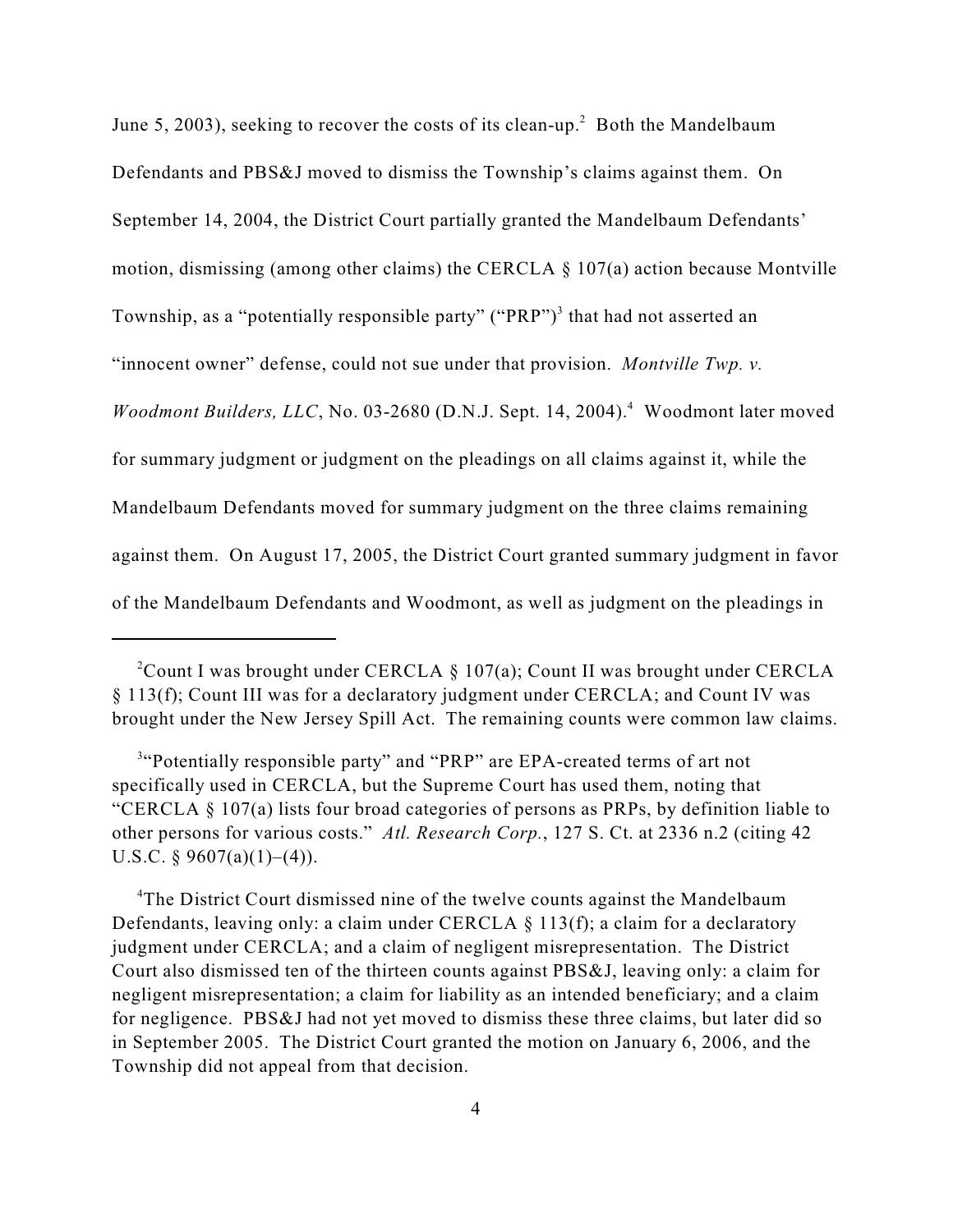favor of Woodmont. *Woodmont*, No. 03-2680, 2005 WL 2000204, at \*13 (D.N.J. Aug. 17, 2005).<sup>5</sup> The District Court found the Township's four claims under CERCLA and the New Jersey Spill Act were barred by a January 22, 2004, settlement agreement between the Township and Woodmont in a state court proceeding that stated the Township would "'make no claim of any sort under CERCLA or the New Jersey Spill Act . . . in connection with this cleanup.'" *Id.* at \*6 (alteration in original). Alternatively, the court found all four claims should be dismissed on the merits: again, the court stated the Township could not bring an action under CERCLA § 107(a) because it was a PRP; and it also stated the Township could not seek contribution for the costs of its cleanup under CERCLA § 113(f) because it faced no liability under CERCLA §§ 106 or 107(a). On August 30, 2005, the Township moved for reconsideration of the court's August 17, 2005, order, and also sought leave to amend its complaint to assert an innocent owner defense (which would preclude its being a PRP) and thereby state a CERCLA § 107(a) claim. The District Court denied both motions on September 30, 2005, and the Township timely appealed.

#### II.

The District Court had jurisdiction under 28 U.S.C. § 1331 and we have jurisdiction under 28 U.S.C. § 1291. Our review of a district court's grant of a motion to

 ${}^{5}$ The District Court granted summary judgment in Woodmont's favor on the Township's claims for injunctive relief and negligent misrepresentation, and judgment on the pleadings in Woodmont's favor on the Township's nine remaining claims against it.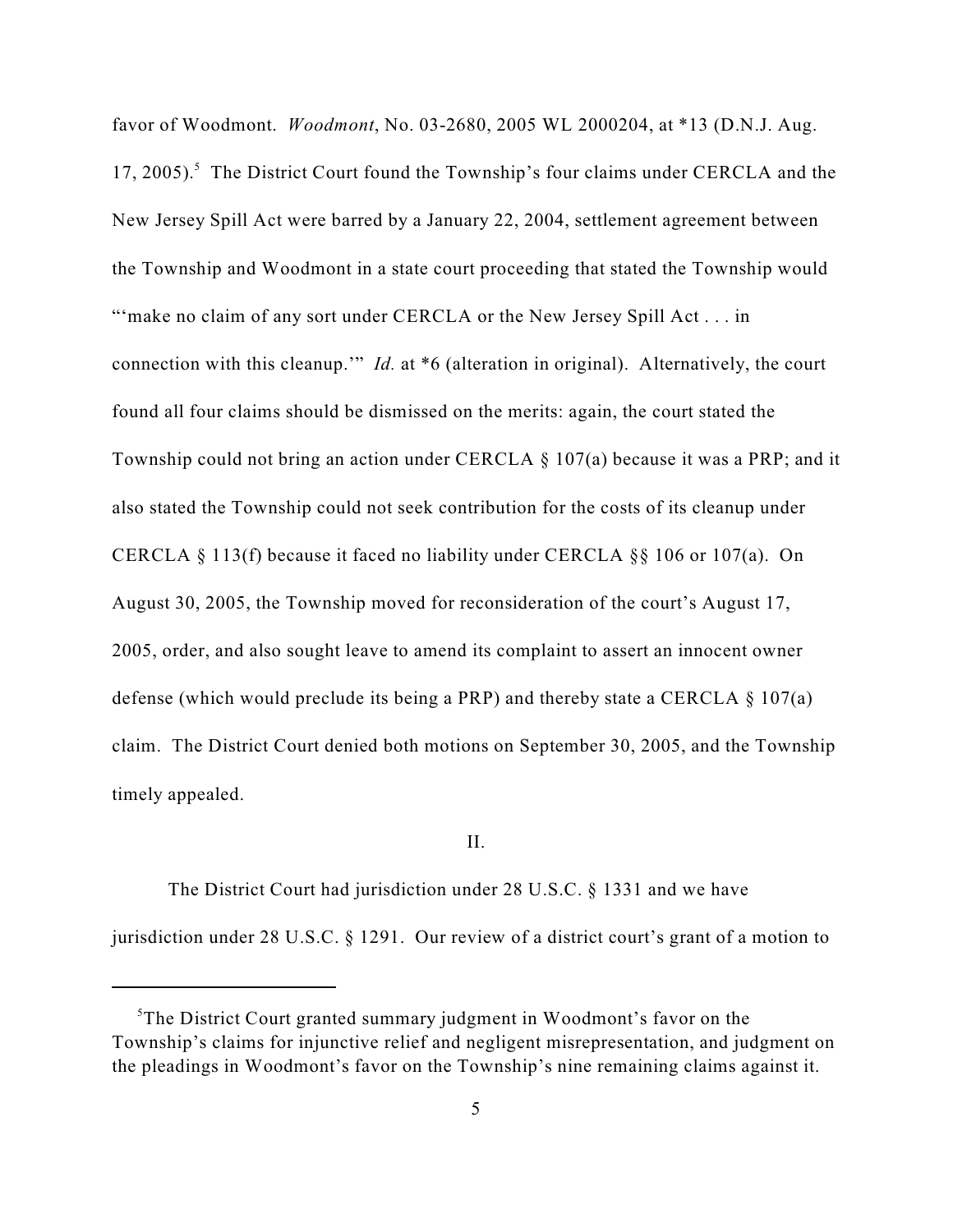dismiss is plenary. *Worldcom, Inc. v. Graphnet, Inc.*, 343 F.3d 651, 653 (3d Cir. 2003). In considering whether the complaint survives a motion to dismiss, we review whether it "contain[s] either direct or inferential allegations respecting all the material elements necessary to sustain recovery under *some* viable legal theory." *Bell Atl. Corp. v. Twombly*, 127 S. Ct. 1955, 1969 (2007). We also exercise plenary review of a district court's grant of summary judgment and judgment on the pleadings. *See Sikirica v. Nationwide Ins. Co.*, 416 F.3d 214, 219–20 (3d Cir. 2005). In conducting this review, all facts and inferences are construed in the light most favorable to the non-moving party, and "[j]udgment will not be granted unless the movant clearly establishes there are no material issues of fact, and he is entitled to judgment as a matter of law." *Id.* at 220. We review the denial of leave to amend a complaint for abuse of discretion. *See Garvin v. City of Phila.*, 354 F.3d 215, 219 (3d Cir. 2003). Our review of a denial of a motion for reconsideration is plenary where the denial was based on "the interpretation and application of a legal precept," but otherwise we review such denials for abuse of discretion. *Koshatka v. Phila. Newspapers, Inc.*, 762 F.2d 329, 333 (3d Cir. 1985). We exercise plenary review over questions of statutory interpretation. *See United States v. E.I. DuPont de Nemours & Co.*, 432 F.3d 161, 164 (3d Cir. 2005) (en banc).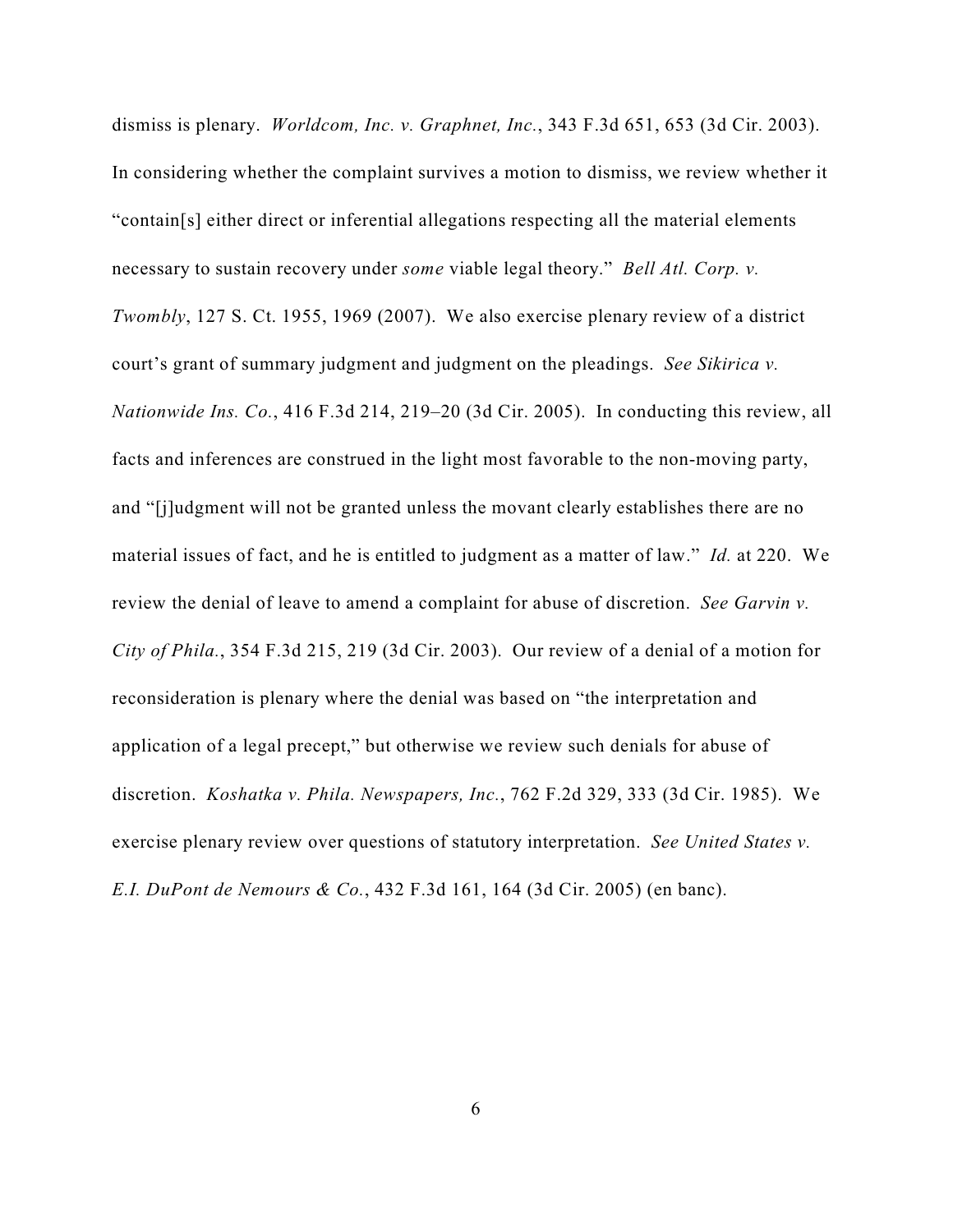The two provisions of CERCLA at issue in this case "allow private parties to

recover expenses associated with cleaning up contaminated sites." *Atl. Research Corp.*,

127 S. Ct. at 2333. Section 107(a)(4) makes PRPs liable for, among other things:

(A) all costs of removal or remedial action incurred by the United States Government or a State or an Indian tribe not inconsistent with the national contingency plan; [and]

(B) any other necessary costs of response incurred by any other person consistent with the national contingency plan.

42 U.S.C. § 9607(a)(4). Section 113(f)(1), meanwhile, provides in relevant part:

Any person may seek contribution from any other person who is liable or potentially liable under section 9607(a) of this title, during or following any civil action under section 9606 of this title or under section 9607(a) of this title.

*Id.* § 4613(f)(1).

In *Atlantic Research Corp.*, the Supreme Court held that PRPs may avail themselves of both §§ 107(a)(4)(B) and 113(f)(1) to recover clean-up expenses (albeit in different circumstances). Its statement that "the plain language of  $\lceil \S 107(a)(4)(B) \rceil$ authorizes cost-recovery actions by any private party, including PRPs," *Atl. Research Corp.*, 127 S. Ct. at 2336, thus overruled our recent holding in *E.I. DuPont de Nemours & Co. v. United States*, 460 F.3d 515 (3d Cir. 2006), that § 113(f) provides the exclusive cause of action available to PRPs. The Court distinguished actions to recover incurred clean-up costs under  $\S 107(a)$  (which may be undertaken by any private party at any time) with actions for contribution under  $\S 113(f)$  (which may only be undertaken by a party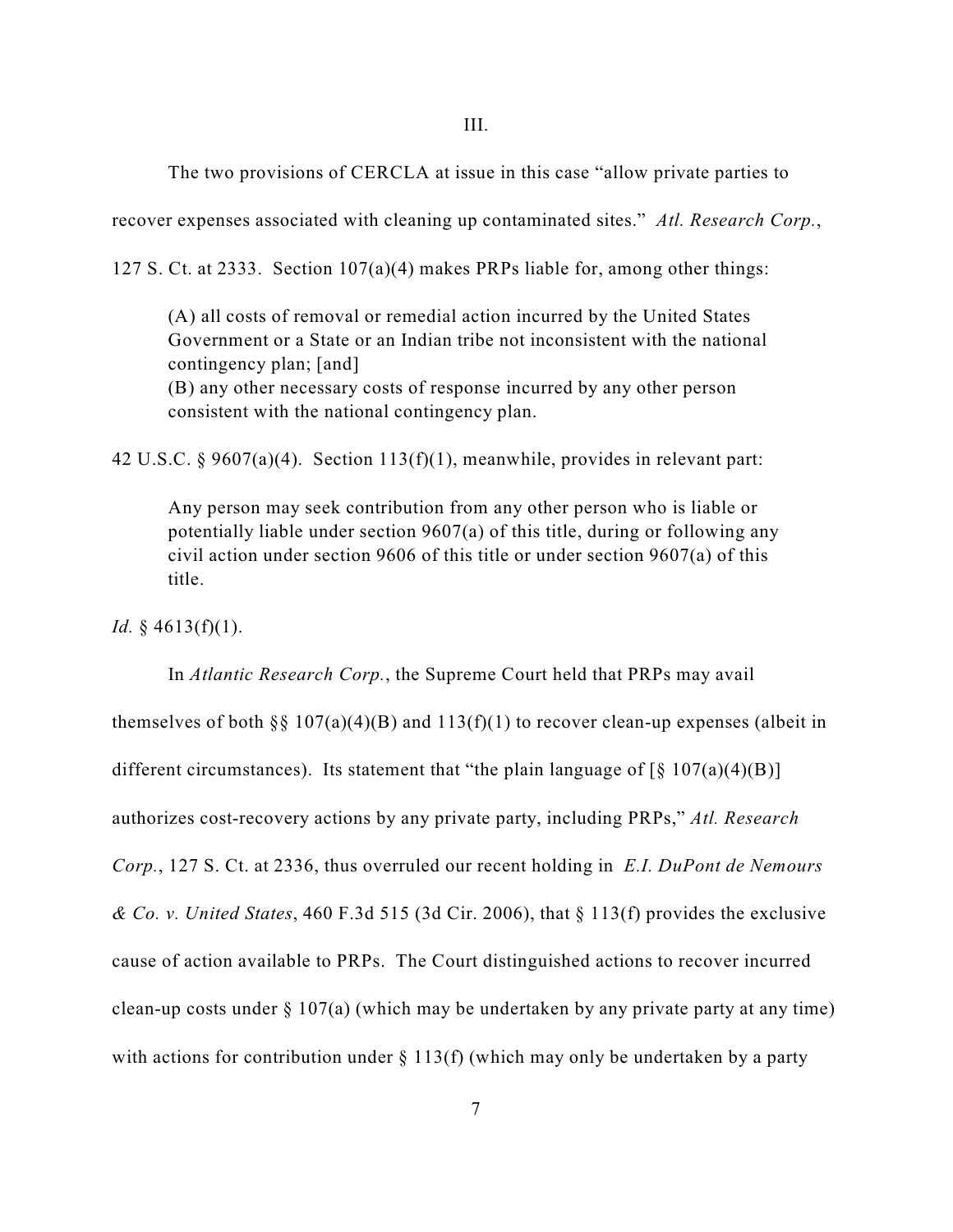facing liability under §§ 106<sup>6</sup> or 107(a), and only where there has been an inequitable distribution of common liability):

[T]he remedies available in §§ 107(a) and 113(f) complement each other by providing causes of action to persons in different procedural circumstances. Section 113(f)(1) authorizes a contribution action to PRPs with common liability stemming from an action instituted under  $\S 106$  or  $\S 107(a)$ . And § 107(a) permits cost recovery (as distinct from contribution) by a private party that has itself incurred cleanup costs. Hence, a PRP that pays money to satisfy a settlement agreement or a court judgment may pursue  $\S 113(f)$ contribution. But by reimbursing response costs paid by other parties, the PRP has not incurred its own costs of response and therefore cannot recover under  $\S 107(a)$ . As a result, though eligible to seek contribution under  $§ 113(f)(1)$ , the PRP cannot simultaneously seek to recover the same expenses under § 107(a).

*Id.* at 2338 (citing *DuPont*, 460 F.3d at 548 (Sloviter, J., dissenting)).

Accordingly, the District Court was correct in concluding the Township could not sue for contribution under  $\S 113(f)$  (because it faced no liability under  $\S \ \ 106$  or  $107(a)$ ), but incorrect in concluding the Township could not sue to recover costs under  $\S 107(a)$ (because it was a PRP).<sup>7</sup> On remand, the District Court should reconsider Counts I (CERCLA § 107(a)) and III (declaratory judgment under CERCLA) of the Township's complaint against the Mandelbaum Defendants and Woodmont in light of *Atlantic*

 ${}^{6}$ Section 106 allows the government to order a PRP to take action. 42 U.S.C. § 9606.

<sup>&</sup>lt;sup>7</sup>Of course, we recognize the District Court's conclusion as to  $\S 107(a)$  was a correct interpretation of the law of this Circuit at the time, and only subsequently changed by the Supreme Court's recent decision in *Atlantic Research Corp.*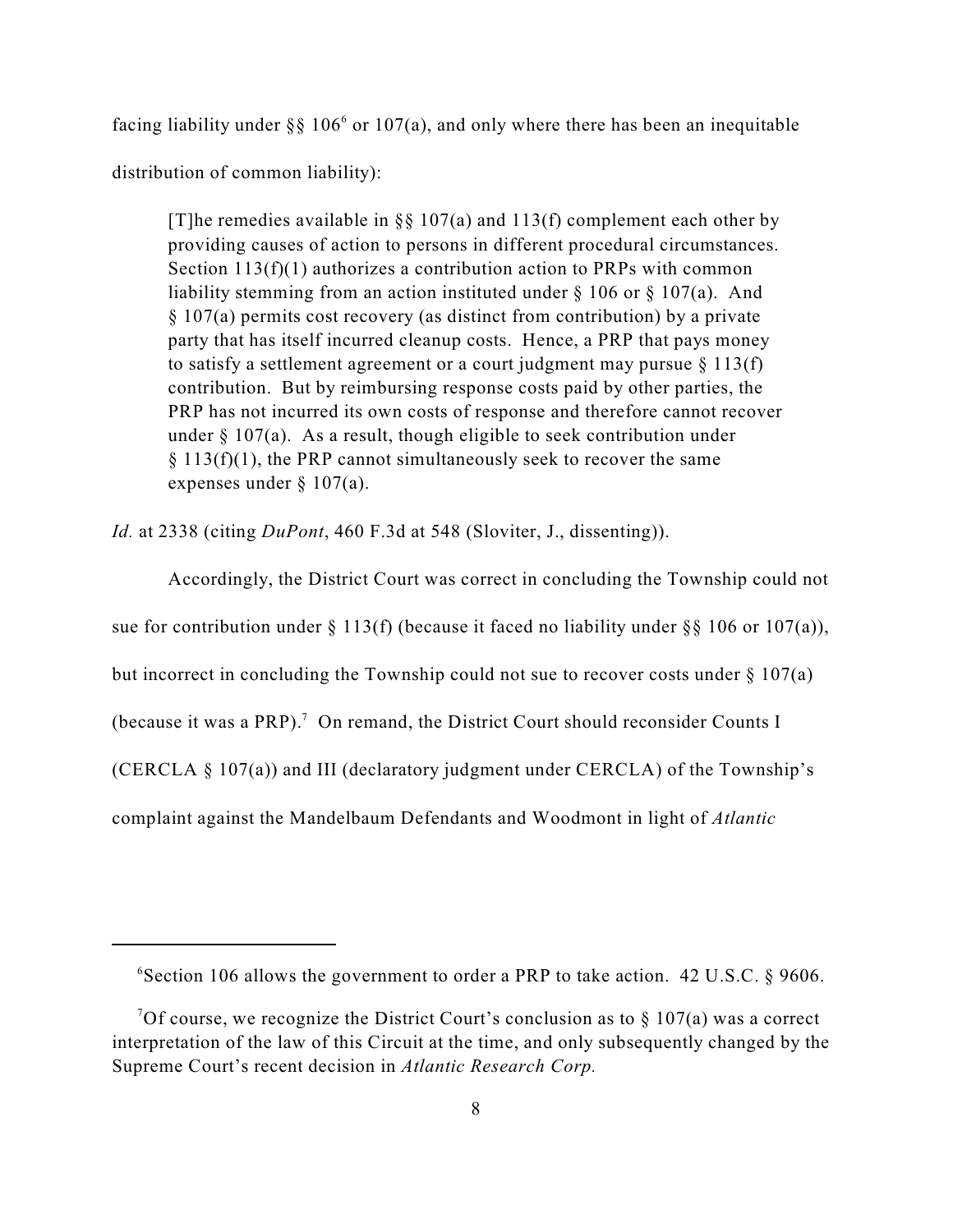*Research Corp.*<sup>8</sup> Both the Mandelbaum Defendants and Woodmont contend that, because the Township framed its CERCLA  $\S$  107(a) claim in its brief as an "implied right of action for contribution," Township Br. 22, *Atlantic Research Corp.* is inapposite. Indeed, the Supreme Court carefully distinguished between § 107(a)'s right to "cost recovery" and § 113(f)'s right to "contribution." *See Atl. Research Corp.*, 127 S. Ct. at 2338. Further, the Mandelbaum Defendants and Montville contend the Township waived the argument that it had an "implied right of action for contribution" under  $\S$  107(a), because it had not raised that argument before the District Court, where it instead framed its § 107(a) claim as a cost recovery action under an explicitly conferred right. We reject both of these arguments: the Township's complaint properly sought to recover clean-up costs under CERCLA § 107(a) in accordance with the Supreme Court's subsequent *Atlantic Research Corp.* decision, and semantic distinctions in briefing that also pre-dated *Atlantic Research Corp.* should not bar us from considering and remanding those § 107(a) claims.

## IV.

We will reverse the District Court's disposition of Counts I and III of the Township's complaint against the Mandelbaum Defendants and Woodmont, and remand for proceedings consistent with *Atlantic Research Corp.* and this opinion. We will affirm

<sup>&</sup>lt;sup>8</sup>Given the District Court's focus on the merits of the CERCLA claims against the Mandelbaum Defendants and Woodmont in its summary judgment opinion, the court should also re-visit the question of whether the settlement agreement bars the Township's § 107(a) claim against Woodmont.